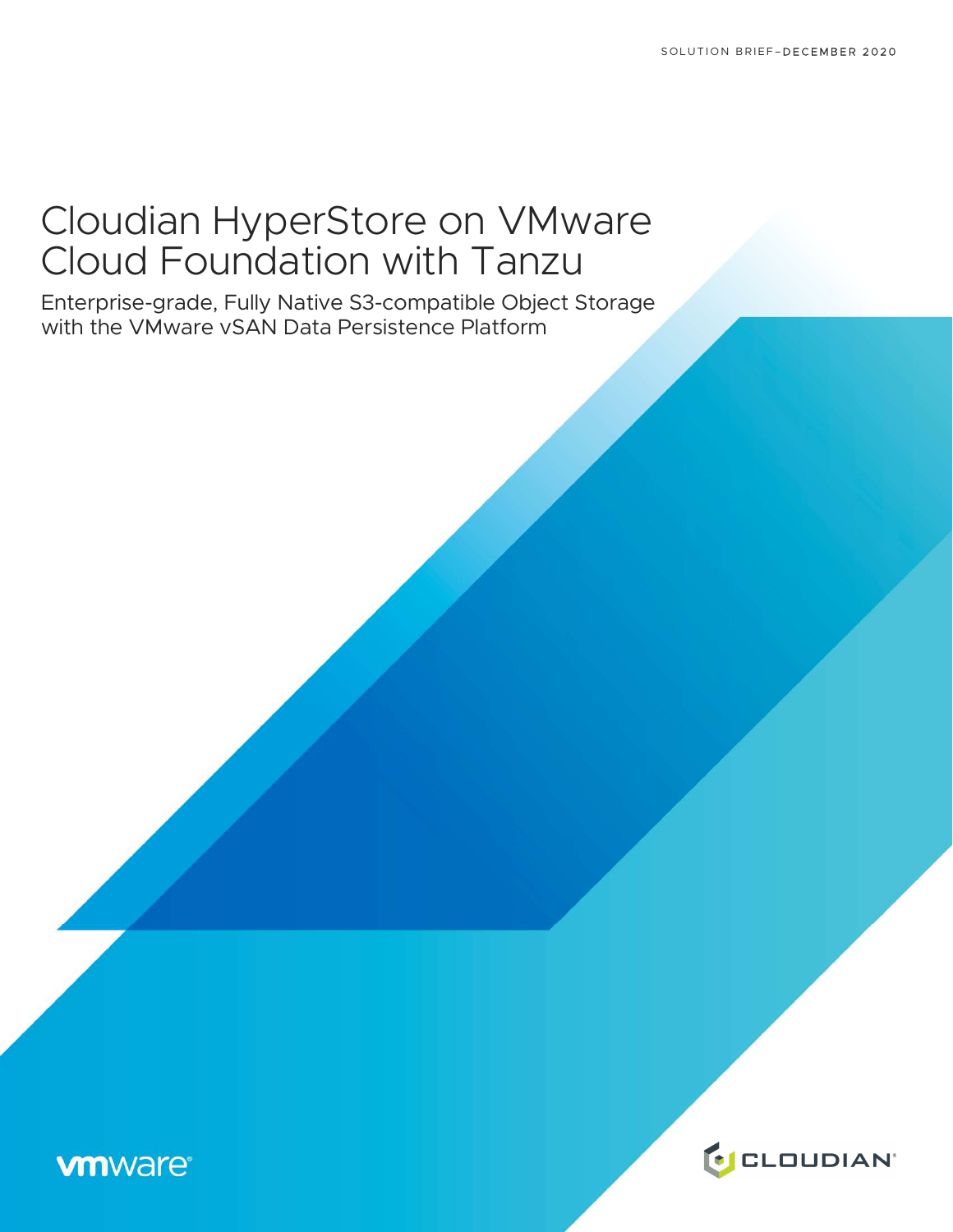#### BENEFITS OF CLOUDIAN HYPERSTORE ON VMWARE CLOUD FOUNDATION WITH **TANZU**

- Enterprise-grade object storage
- Single platform for all applications and data
- Native S3-APIs with guaranteed compatibility
- Scale-out modular design with centralized data management
- Optimized storage efficiency
- Self-healing and data durability
- Start small and expand without downtime
- Military-grade security and regulatory compliance certification
- Hybrid and multi-cloud ready
- Shared storage for all applications with up to 60% savings
- VMware certified for trouble-free integration
- Flexible deployment options
- Massive scalability
- Single global namespace for unified control and visibility across locations

# Cloudian HyperStore on VMware Cloud Foundation with Tanzu

As enterprises increasingly adopt Kubernetes and deploy modern, cloud native applications, there is a need to ensure associated storage is also modernized and up to date. A key challenge is for storage to support both new container-based applications as well as traditional applications. Application requirements also demand storage platform integration with VMware to seamlessly support both stateless and stateful workloads along with the necessary performance and SLA guarantees. These requirements increasingly include the need for storage that is S3 compatible.

The VMware vSANTM Data Persistence platform provides a framework for VMware partners that offer modern stateful services, including object storage, to integrate with the underlying virtual infrastructure, allowing you to run stateful services with high velocity scaling, simplified IT operations, and optimized TCO. You can deploy a stateful service alongside traditional applications on a regular vSAN cluster with vSAN-SNA (vSAN Support for Shared Nothing Architecture) policy, or deploy it on a dedicated vSAN cluster with vSAN Direct Configuration<sup>TM</sup>, a technology enabling direct access to the underlying direct-attached hardware which can be optimized for the application needs. Both options benefit from optimal storage efficiency for stateful services by leveraging service-level replication, as well as unified management of services in vCenter.

Cloudian® HyperStore® provides enterprise-grade, fully native, S3-compatible object storage. Enabled by the vSAN Data Persistence platform, you can now run Cloudian HyperStore on VMware Cloud Foundation™ with VMware Tanzu™, combining the most widely deployed independent provider of object storage with the industry-leading VMware hyperconverged infrastructure (HCI) platform. The solution unlocks new efficiencies and savings by allowing enterprises to run both modern, cloud native applications and traditional applications on a single storage environment, at scale, and in both private and public clouds. The solution extends HyperStore's simple-to-deploy and easy-to-manage, exabyte scalable, highly secure, multi-tenant storage to any application.

This allows IT admins to modernize their storage infrastructure, accelerate innovation, and improve time-to-market with enhanced application portability. They will be able to quickly respond to developer needs and deploy modern, stateful applications easily, while developers will be able to dynamically scale associated resources as their applications scale.

# Solution Architecture



S3-API compatible, Enterprise Grade, Exabyte Scalable, Secure Object Storage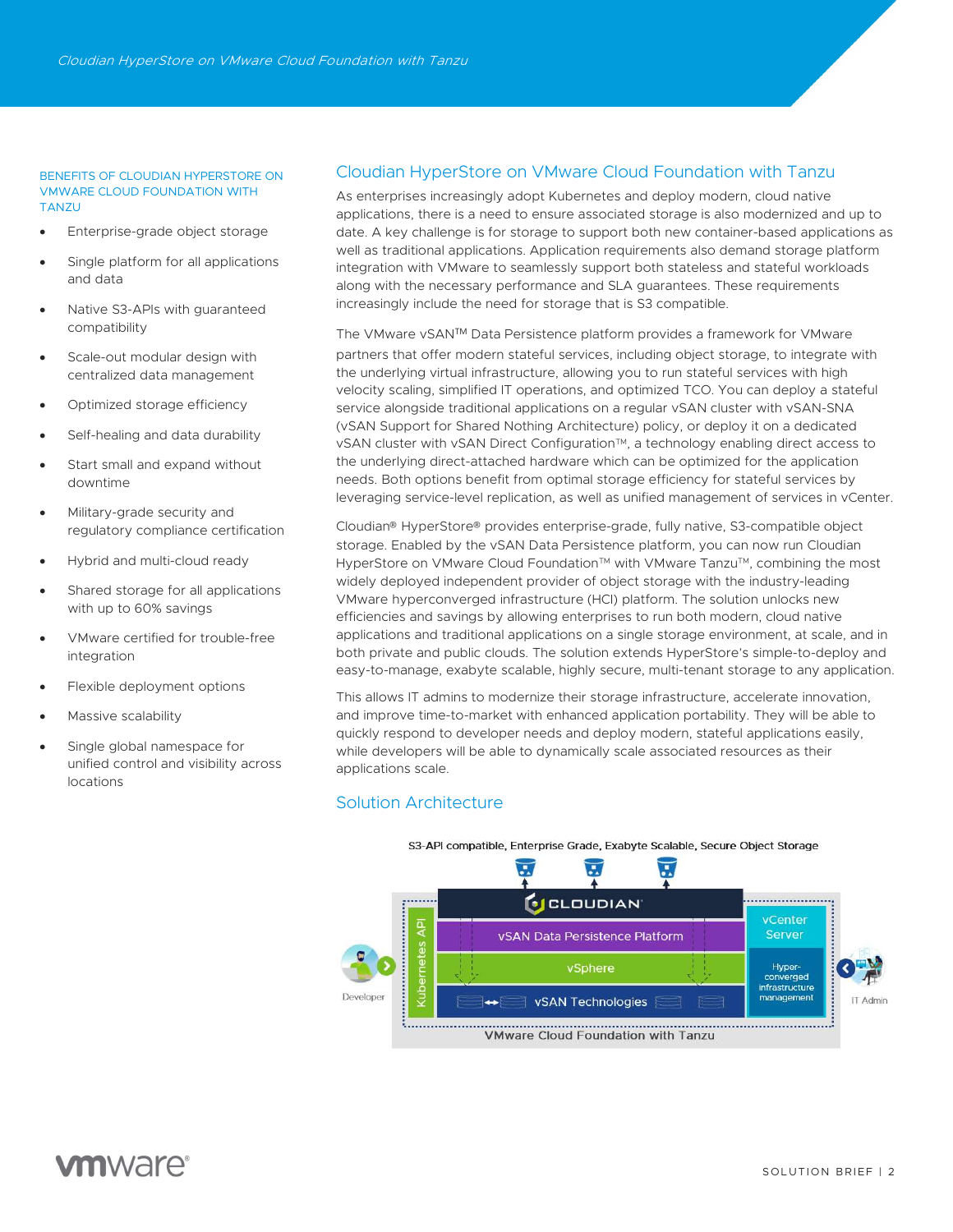# Key Benefits

#### Increased velocity

Accelerate innovation by enabling developer on-demand consumption of object storage with guaranteed application portability across clouds. IT admins can rapidly install and deploy Cloudian HyperStore on VMware vSphere® clusters straight from the VMware vCenter® UI. Easily grant developer access using namespaces. Developers can provision and scale object storage dynamically and in a self-service manner through Kubernetes APIs.

#### Simplified operations

Efficiently deploy and manage object storage while maintaining operational reliability and security at global scale:

- o vSphere-integrated capacity and health monitoring: Seamlessly manage a HyperStore cluster across data centers, edge environments and public clouds without leaving the vCenter UI.
- Service-aware infrastructure operations: Minimize the disruptions and impact of infrastructure operations such as planned maintenance and lifecycle management.
- Lower TCO:
	- o CAPEX savings: Leverage Cloudian data policies (replication and erasure coding) with vSAN-SNA (vSAN support for shared nothing architecture) policy or vSAN Direct Configuration to lower costs and improve storage efficiency when ensuring data durability.
	- o OPEX savings: Consolidate both traditional workloads and modern, cloud native workloads on the same platform, eliminating infrastructure silos and capitalizing on common skills and training.

# Primary Use Cases

Cloudian HyperStore on VMware Cloud Foundation with Tanzu is ideal for a broad range of use cases and data-intensive workloads across multiple verticals, such as media and entertainment, healthcare, financial services, higher education, life science, and manufacturing.

# Use Case 1: Cloud Native Apps

- Public cloud-like storage access for flexibility and agility
- S3-APIs for data and Kubernetes APIs for management
- Start small and seamless grow as needed
- Geo distributed global name space
- Synchronous/asynchronous cross-site data availability
- Concurrent read many/write many access
- Secure multi-tenancy, encryption, Write-Once-Read-Many (WORM), IAM and RBAC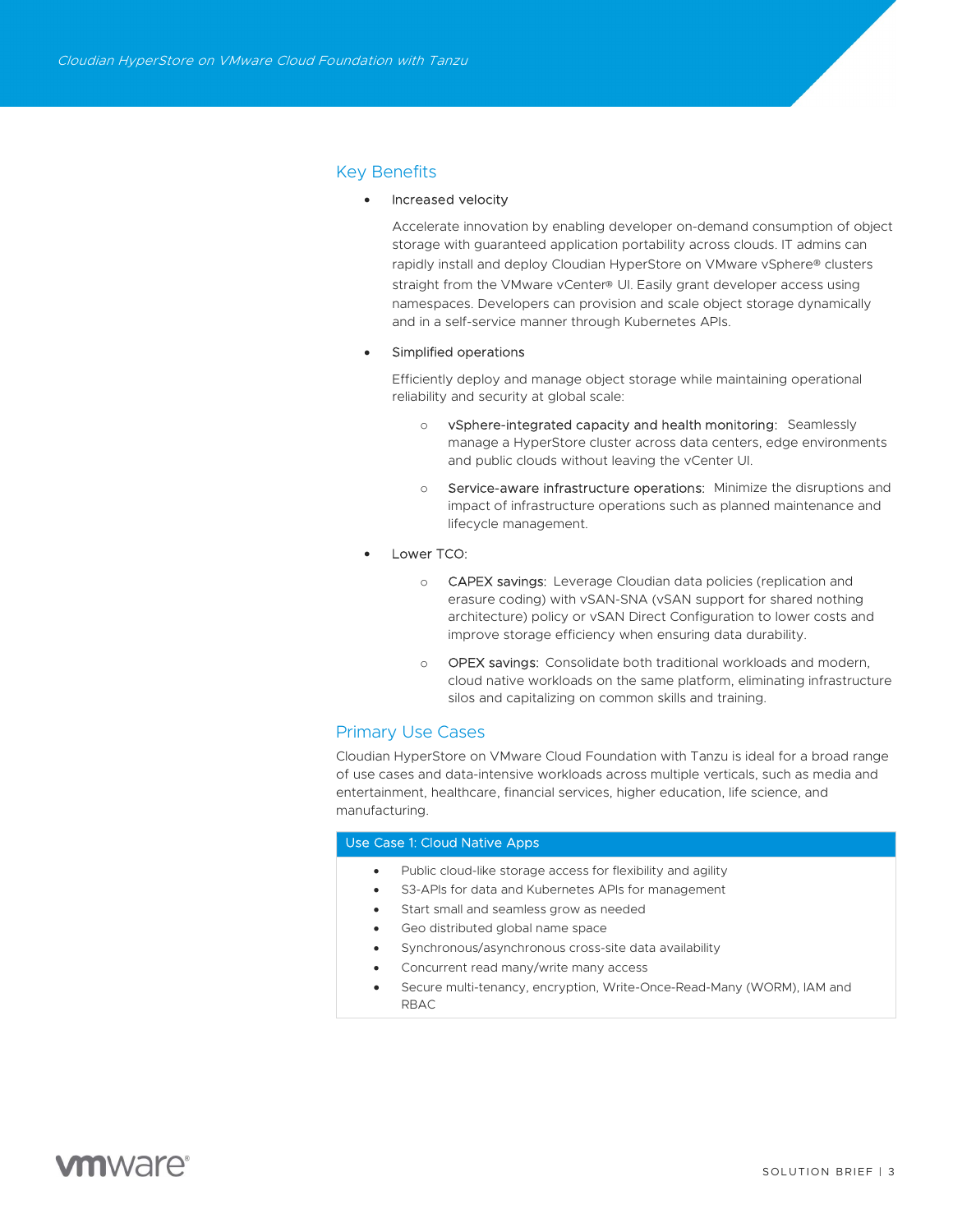# Use Case 2: Data Protection

- Data protection for enterprise applications, such as SharePoint, SQL Server, and Oracle:
	- o Proven VMware HCI platform for enterprise applications and data
		- o Scalable backup/archive and DR target, compatible with popular backup/DR solutions, such as Rubrik, Veritas, Commvault, Veeam and Datrium
	- o Policy-based replication to a remote site or cloud
	- o Immutable S3 objects and retention management controls to protect enterprise application data from ransomware attacks
	- o Up to 100x faster access than tape
	- o Up to 70% less cost than backup appliance
- Data protection for cloud native apps:
	- o S3 buckets on Cloudian HyperStore for cloud native apps
	- o Seamless integration with Velero via S3-APIs for data protection
	- o Encryption, WORM, and secure multi-tenancy
	- o Per workload storage, backup, and management

## Use Case 3: High Performance Apps

Converged platform for high performance analytics, AI/ML, Big Data, and IoT/Edge workloads—for example:

- A single platform for Enterprise Splunk:
	- o Run Splunk indexers with vSphere, hot bucket with vSAN, and warm and cold buckets with Cloudian HyperStore, all on a single platform
	- o Proven VMware platform for enterprise Splunk deployment
	- o Ingest GBs of data per day
	- o Quick search across entire datasets
	- o Support data growth and retention with Splunk SmartStore and Cloudian HyperStore
	- o Self-contained deployment for data security and privacy
	- o One namespace, searchable across entire dataset
	- o Hybrid cloud-ready for disaster recovery (DR)
- Modern **healthcare** data architecture:
	- o Modernize aging and multi-generation infrastructure
	- o Eliminate data silos and improved data management
	- o Secure, real-time delivery and access to patient records
	- o Enable AI/ML for data processing and analytics
	- o Meet regulatory requirements around security and compliance

# Use Case 4: File Tiering

Offload infrequently accessed data from primary storage to a more cost-effective object storage pool to improve infrastructure economics.

# Takeaway

Cloudian HyperStore integration with the vSAN Data Persistence platform enables new efficiencies and savings by allowing enterprises to run both modern and traditional applications in a single, S3-compatible storage environment, at any scale, and in both private and public clouds.

For more details, stay tuned for the complete solution reference architecture.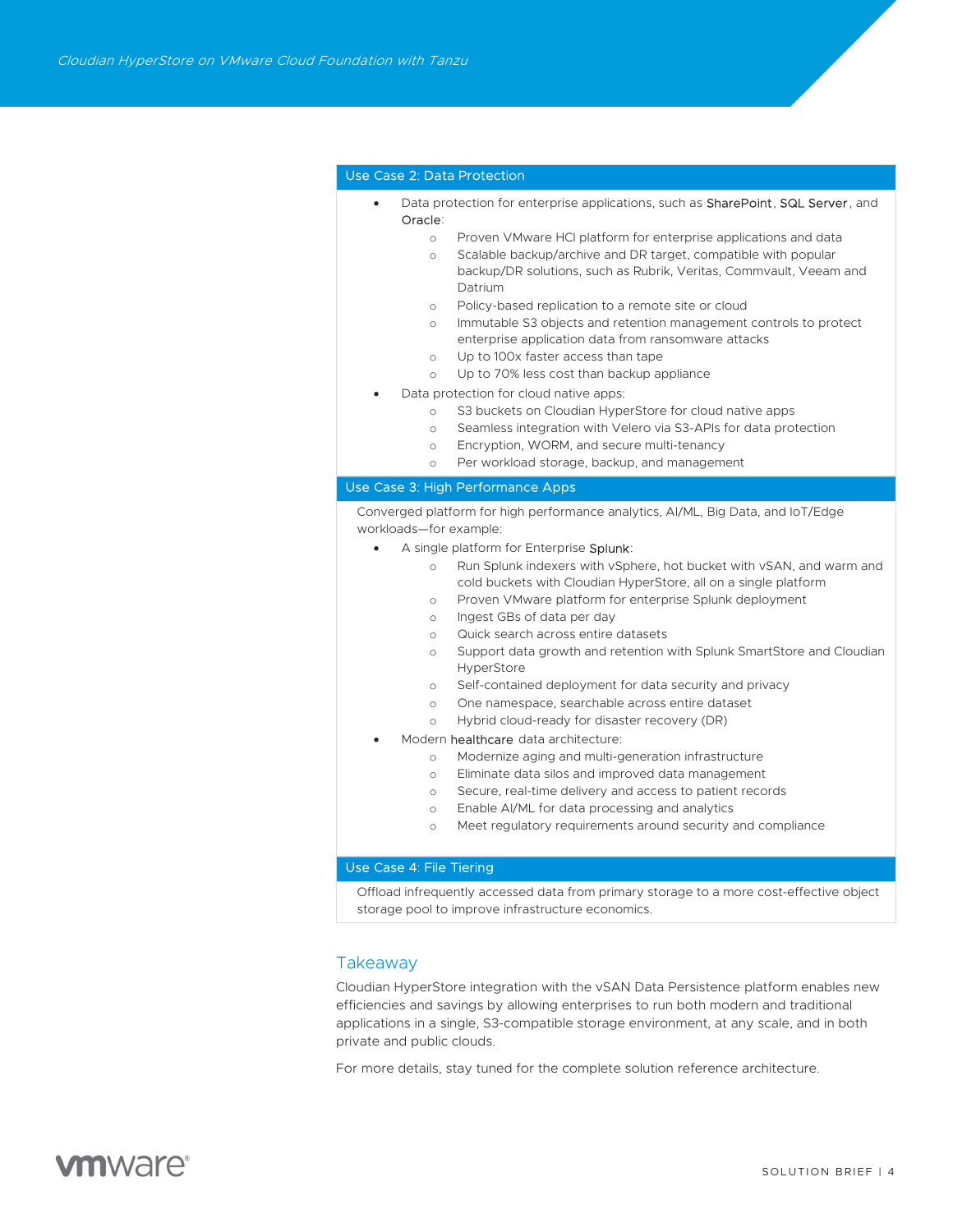# Core Component Introduction

# Cloudian HyperStore Object Storage

With a fully native S3 API, Cloudian's HyperStore object storage brings the limitless scalability, military-grade security, and the flexibility and management efficiency of public cloud storage into your data center while providing ransomware protection and reducing TCO by 60% or more compared to traditional SAN/NAS and public cloud. The geodistributed architecture lets you put data wherever it's needed—on-premises, in the public cloud or both—and manage it all seamlessly from one user interface. Cloudian offers HyperStore as disk-based and flash-optimized object storage for both conventional and container-based applications requiring S3-compatible storage.

#### VMware Cloud Foundation with Tanzu

VMware Cloud Foundation with Tanzu is the best way to deploy Kubernetes at scale. VMware Cloud Foundation is a ubiquitous hybrid cloud platform for both traditional enterprise apps and modern apps, providing a complete set of secure software-defined services for compute, storage, network security, Kubernetes management, and cloud management. VMware Cloud Foundation with Tanzu automates full-stack deployment and operation of Kubernetes clusters through integration with VMware Tanzu Kubernetes Grid.

# VMware vSAN

vSAN is a key component in VMware Cloud Foundation. vSAN is the market leader in HCI, enables low cost and high-performance next-generation HCI solutions, converges traditional IT infrastructure silos onto industry-standard servers and virtualizes physical infrastructure to help customers easily evolve their infrastructure without risk, improve TCO over traditional resource silos, and scale to tomorrow with support for new hardware, applications, and cloud strategies.

#### Resources

- Learn more about *Cloudian HyperStore on VMware Cloud Foundation*.
- Discover more about Cloud Native Storage in vSphere and vSAN on the website.
- Check out VMware Cloud Foundation with Tanzu on the website.
- Visit the *Cloud Foundation Tech Zone* for more demos and deep dives of VMware Cloud Foundation with Tanzu, vSphere and vSAN.
- Keep posted on the latest and greatest of VMware Cloud Foundation via VMware Cloud Foundation Blog, Twitter, and YouTube.